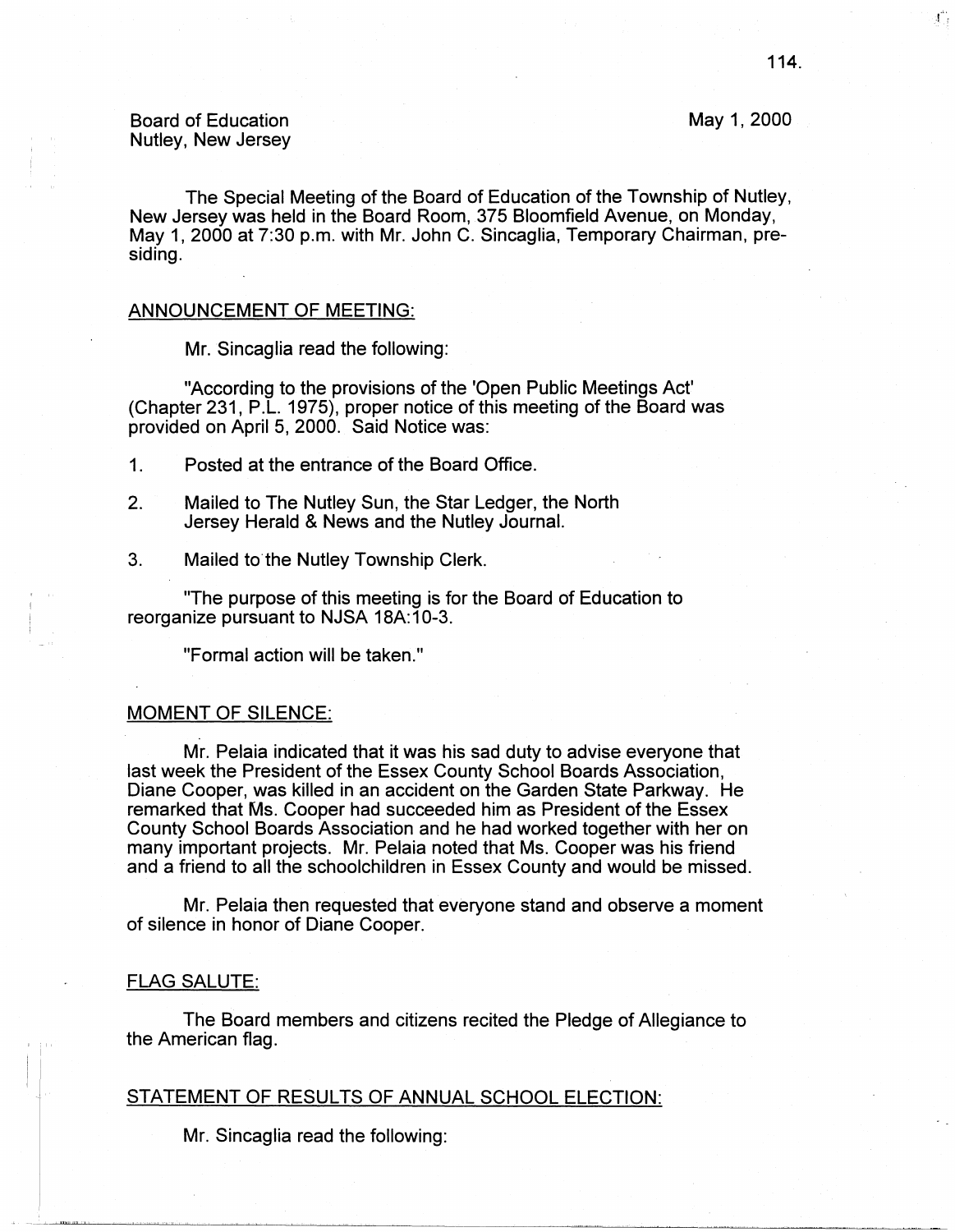"The Annual Election of the legal voters of the School District of the Township of Nutley, in the County of Essex, New Jersey, was held on Tuesday, April 18, 2000 between the hours of 2:30 and 9:00 p.m. and as much longer as was necessary to permit all the legal voters then present at the polling places to vote.

"Voting was conducted at Ward 1 - Districts 1-7, Ward 2 - Districts 1-6 and Ward 3 - Districts 1-7, all in the School District.

"Voting was conducted for the election of three members to the Board of Education for a period of three years and for authorizing the raising of \$29,582,475 in district taxes to support the proposed 2000/2001 General Fund Budget.

"The results of the election were as follows:

Candidates for 3-year terms

| 1,836 votes |
|-------------|
| 1.235 votes |
| 1,583 votes |
| 1,449 votes |
|             |

"The candidates elected were: Alfred R. Restaino, Jr., Joseph C. Pelaia and Maria Alamo for three-year terms.

"The votes for the General Fund portion of the budget were as follows:

Yes No

1,485 votes 506 votes

"The question of the tax levy was approved.

"A copy of this report will be entered in the official minutes of the Board of Education."

Mr. Sincaglia explained that the number of votes listed on this statement would differ slightly from those recorded at Town Hall on election night because of provisional ballots which were cast and notification of which was received from the Board of Elections after the election.

## ADMINISTRATION OF OATH TO NEW BOARD MEMBERS:

Mr. Sincaglia administered the Oath of Office to Mrs. Maria Alamo, Mr. Joseph C. Pelaia and Mr. Alfred R. Restaino, Jr.

Mr. Sincaglia welcomed all as members of the Board of Education.

# ELECTION OF PRESIDENT:

Mr. Sincaglia declared nominations open for the office of President.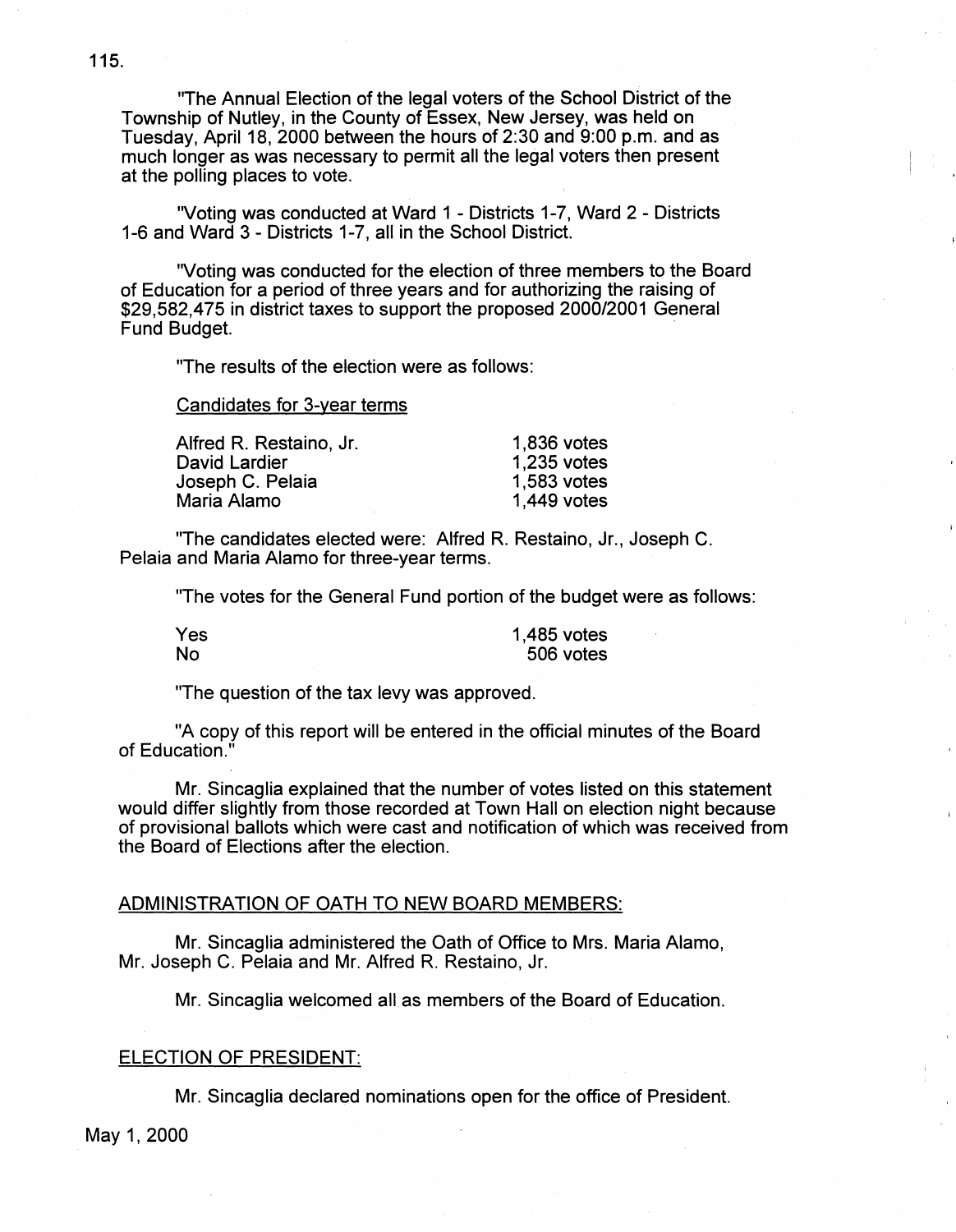Mr. Moscaritola placed the name of Alfred R. Restaino, Jr. in nomination for President, noting that Mr. Restaino had served as Vice-President last year and had done an admirable job. He noted that one person can not do the job alone but Mr. Restaino possessed all the necessary qualities to take on this position. Dr. Casale seconded the nomination.

Mr. Pelaia moved that a unanimous ballot be declared for Alfred R. Restaino, Jr. for President, seconded by Dr. Casale and unanimously approved by the Board.

# ELECTION OF VICE-PRESIDENT:

Mr. Sincaglia declared nominations open for the office of Vice-President.

Mr. Pelaia placed the name of Philip T. Casale in nomination for Vice-President, noting that during Dr. Casale's tenure on the Board he has been an excellent member whose performance as Chairman of the Insurance and Negotiations Committees has been nothing less than stellar. He added that there is no one more qualified to lead the Board should it be necessary. Mr. Moscaritola seconded the nomination.

Mr. Pelaia moved that a unanimous ballot be declared for Philip T. Casale for Vice-President, seconded by Mr. Moscaritola and unanimously approved by the Board.

Mr. Restaino thanked his family for all their support over the past three years and extended congratulations to Mr. Pelaia and Mrs. Alamo for their election victories. He welcomed Mrs. Alamo to the Board, stating that she would find her tenure enjoyable and enlightening. Mr. Restaino also complimented Mr. Lardier for taking the time and making the effort to seek election to the Board.

Mr. Restaino thanked Mr. Moscaritola for nominating him as President and expressed his appreciation to the rest of the Board for their support. He noted that he is a man of brevity but there are a lot of things on the Board's plate and he wishes to move forward with various initiatives that have been begun during the past year. Mr. Restaino commended Mr. Moscaritola and Mr. Pelaia on their terms as Presidents.

## HEARING OF CITIZENS (Resolutions Only):

None

### ADOPTION OF SCHEDULE OF MEETINGS:

Mrs. Alamo presented and moved the adoption of the following resolution, seconded by Mr. Pelaia: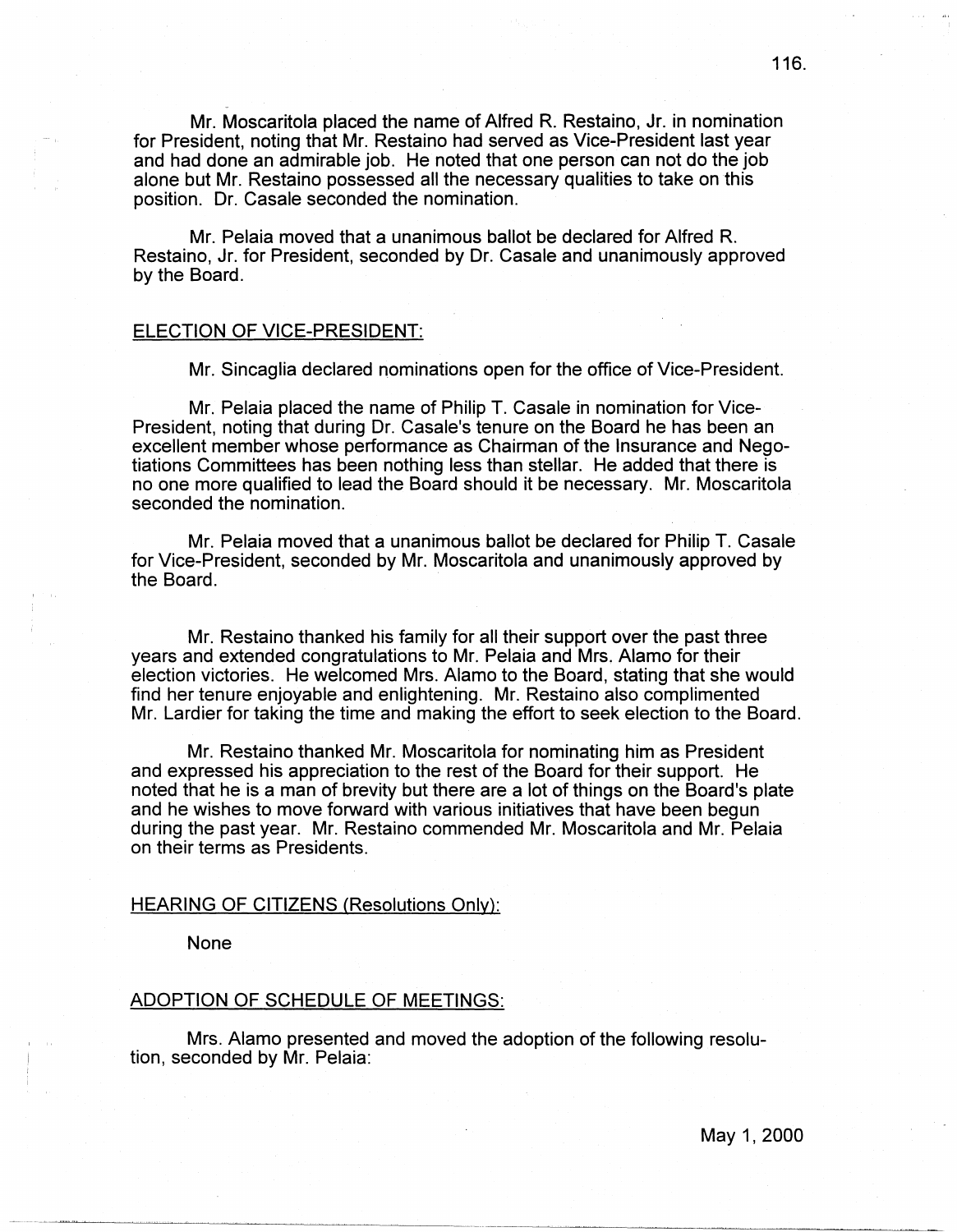BE IT RESOLVED, That the regular monthly meetings of the Board of Education of the Township of Nutley be held on the fourth Monday of each month, except as noted otherwise, and

......

BE IT FURTHER RESOLVED, That, in accordance with the requirements of the Open Public Meetings Act of 1975, the following schedule of meetings be adopted. (Schedule A)

Dr. Casale stated that he would vote to approve this resolution as long as the right is reserved to change the site of the meetings rather than tying up the Radcliffe multi-purpose room. This was acceptable to all.

On a roll call vote the resolution was unanimously adopted.

## ADOPTION OF POLICIES:

Mr. Catone presented and moved the adoption of the following resolution, seconded by Mr. Pelaia. On a roll call vote the resolution was unanimously adopted:

BE IT RESOLVED, That the Board of Education of the Township of Nutley hereby adopts for the ensuing year all Bylaws and Policies, Rules and Regulations currently in force.

### DESIGNATION OF OFFICIAL NEWSPAPER:

Dr. Casale presented and moved the adoption of the following resolution, seconded by Mrs. Fleitell. On a roll call vote the resolution was unanimously adopted:

BE IT RESOLVED, That the Board of Education designates The Nutley Sun as the official newspaper for meeting notices and hereby directs the Board Secretary to also send meeting notices to the Nutley Journal, Star Ledger and the· North Jersey Herald and **News.** 

# DEPOSITORY OF ELEMENTARY SCHOOL SAVINGS ACCOUNTS:

Mrs. Fleitell presented and moved the adoption of the following resolution, seconded by Dr. Casale. On a roll call vote the resolution was unanimously adopted:

BE IT RESOLVED, That Valley National Bank be designated as the official depository for the 2000/2001 school year for individual student savings accounts to which deposits are made through the elementary schools.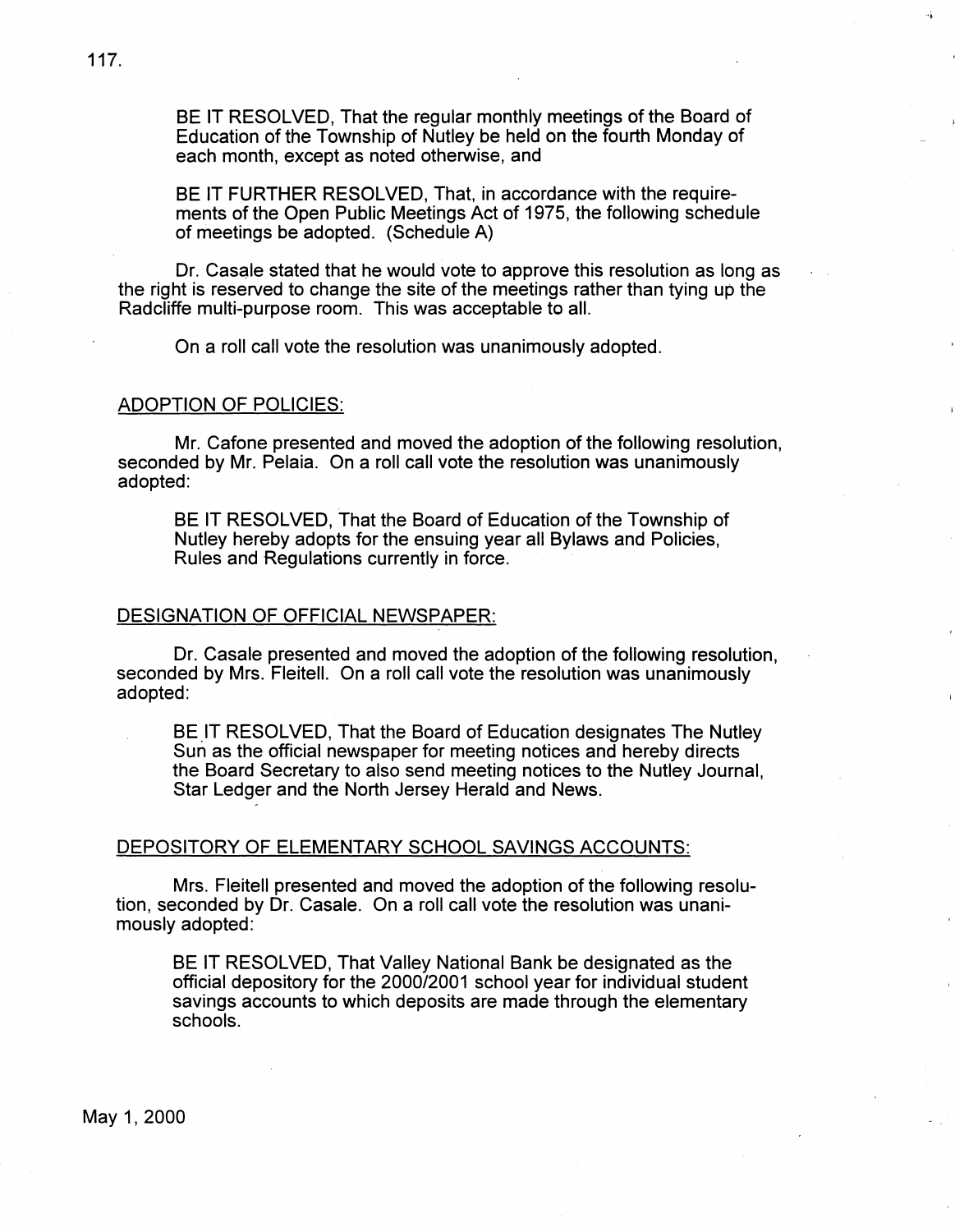## DEPOSITORY OF SCHOOL FUNDS - Valley National Bank:

Mr. Moscaritola presented and moved the adoption of the following resolution, seconded by Mr. Pelaia. On a roll call vote the resolution was unanimously adopted:

BE IT RESOLVED, That Valley National Bank be designated the official depository for the following accounts of the Nutley Board of Education for the 2000/2001 school year, and

BE IT FURTHER RESOLVED, That the following officers of the various accounts be authorized to sign checks drawn on the accounts, effective May 1, 2000:

Board of Education, N.J. Unemployment John C. Sincaglia or Insurance Trust Fund Account

Nutley High School Class of 1997

John C. Sincaglia and Kathleen C. Serafino

or Jean Unglaub

School Accounts

Nutley High School

Franklin School

Lincoln School

Radcliffe School

Spring Garden School

Washington School

Mario Cocchiola or Joseph Zarra and Mary Jane Delahunt

James Vivinetto or Margaret Murray and Bettina Hopkins

Dorothy Mutch and Linda Zembrzuski

Mariana Franciosa and Beverly Cullari

Rosemary Clerico and Sophie Caprio

Carmine D'Aloia and Shirley Bauerlein 118.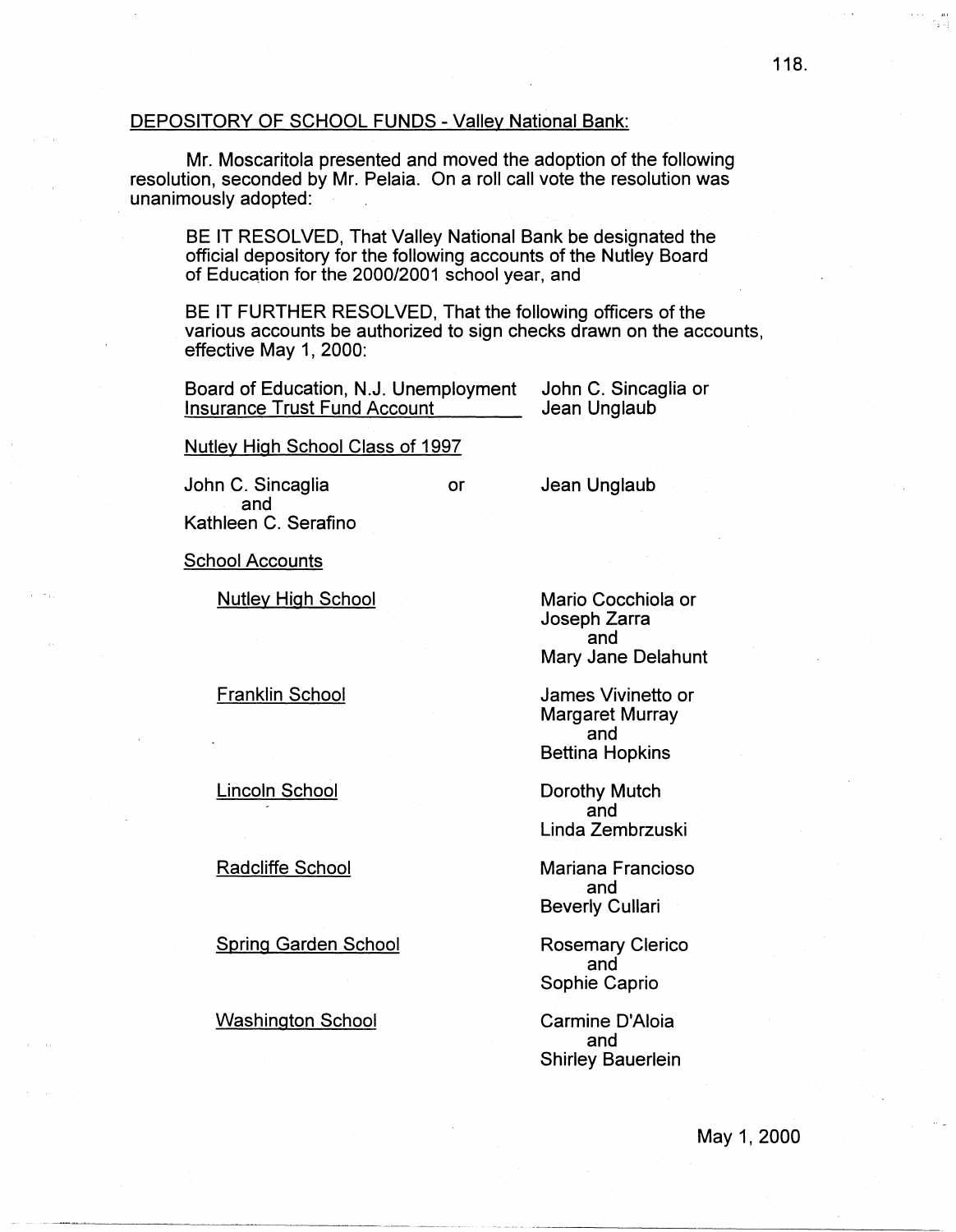Yantacaw School **Vantacaw School** John Calicchio

and JoAnnLuzzi

# DEPOSITORY OF SCHOOL FUNDS - First Union Bank:

Mr. Pelaia presented and moved the adoption of the following resolution, seconded by Mr. Cafone. On a roll call vote the resolution was unanimously adopted:

BE IT RESOLVED, That the First Union Bank be designated as the official depository for the following accounts of the Nutley Board of Education for the 2000/2001 school year, and

BE IT FURTHER RESOLVED, That the following officers of the various accounts be authorized to sign checks drawn on the accounts effective May 1, 2000:

Board of Education General Account

## **Primary Signatory Community Alternate Signatory**

Alfred R. Restaino, Jr., President or Philip T. Casale, Vice-

President

 $\ddagger$ 

John C. Sincaglia, Secretary or Jean Unglaub, Manager of Accounts

David Wilson, Treasurer of School Moneys

Board of Education Salary Account

John C. Sincaglia, Secretary

or Jean Unglaub, Manager of Accounts

David Wilson, Treasurer of School Moneys

## Board of Education Cafeteria Account

John C. Sincaglia, Secretary

or Jean Unglaub, Manager of Accounts

BE IT FURTHER RESOLVED, That the First Union Bank be authorized to accept facsimile signatures of the check signing machine.

## INVESTMENT OF FUNDS:

Dr. Casale presented and moved the adoption of the following resolution, seconded by Mr. Moscaritola. On a roll call vote the resolution was unanimously adopted: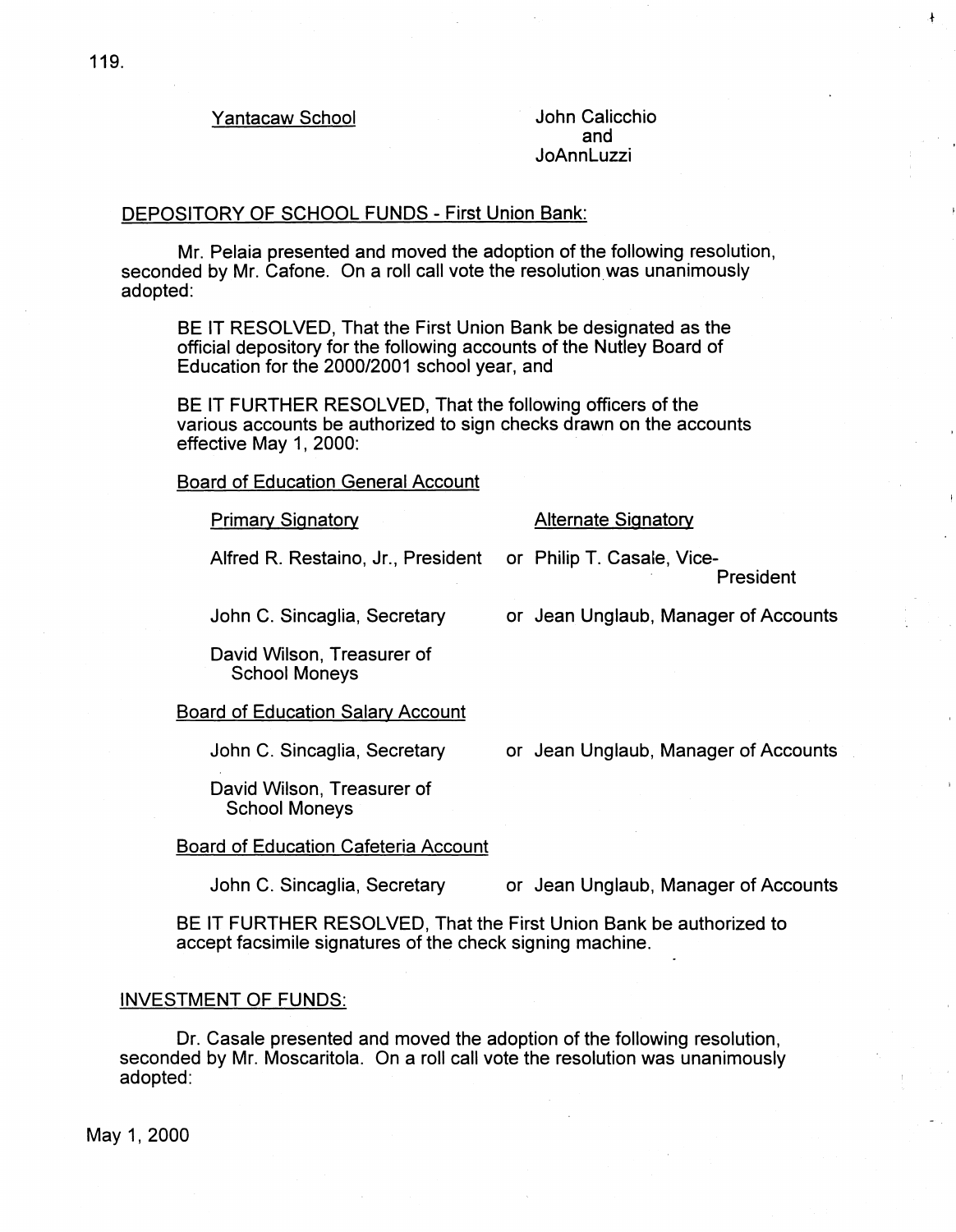BE IT RESOLVED, That the Secretary/Business Administrator, with the approval of the Superintendent of Schools, be authorized to invest surplus funds of the Board of Education and funds which will be available for a determinate period of time in U.S. Government and Agency Securities. Business Savings Accounts of our designated depository, and Certificates of Deposit and Repurchase Agreements of our local banks, and in any other securities designated by law.

# APPOINTMENT OF AUDITOR - 2000/2001 School Year:

Dr. Casale presented and moved the adoption of the following resolution, seconded by Mr. Pelaia. On a roll call vote the resolution was unanimously adopted:

WHEREAS, there exists a need for an annual audit of school accounts, and

WHEREAS, the firm of Lerch, Vinci and Higgins of Fairlawn, NJ is licensed as Public School Accountants and is fully capable of providing this service, and

WHEREAS, Lerch, Vinci and Higgins satisfactorily conducted the school audit in 1999, and

WHEREAS, the Public School Contracts Law (N.J.S.A. 18A:18A) provides for the award of contracts for this type of professional service without competitive bidding, and

WHEREAS, funds are available for this purpose,

NOW, THEREFORE, BE IT RESOLVED by the Board of Education of the Township of Nutley as follows:

- 1. The firm of Lerch Vinci and Higgins of Fairlawn, NJ is hereby appointed auditors for the accounts of the Board of Education for the 2000/2001 school year at a fee of \$20,000.
- 2. This contract is awarded without competitive bidding as a professional service under the provisions of the Public School Contracts law.

# CURRICULUM APPROVAL:

Mr. Pelaia presented and moved the adoption of the following resolution, seconded by Dr. Casale. On a roll call vote the resolution was unanimously adopted:

BE IT RESOLVED, That the curriculum as described in the district selected course guides, courses of study, curriculum guides and program material, listed on the attached Schedule B, be adopted for use in Grades K-12 of the Public Schools of Nutley for the 2000/2001 school year.

ੋਪੁੱ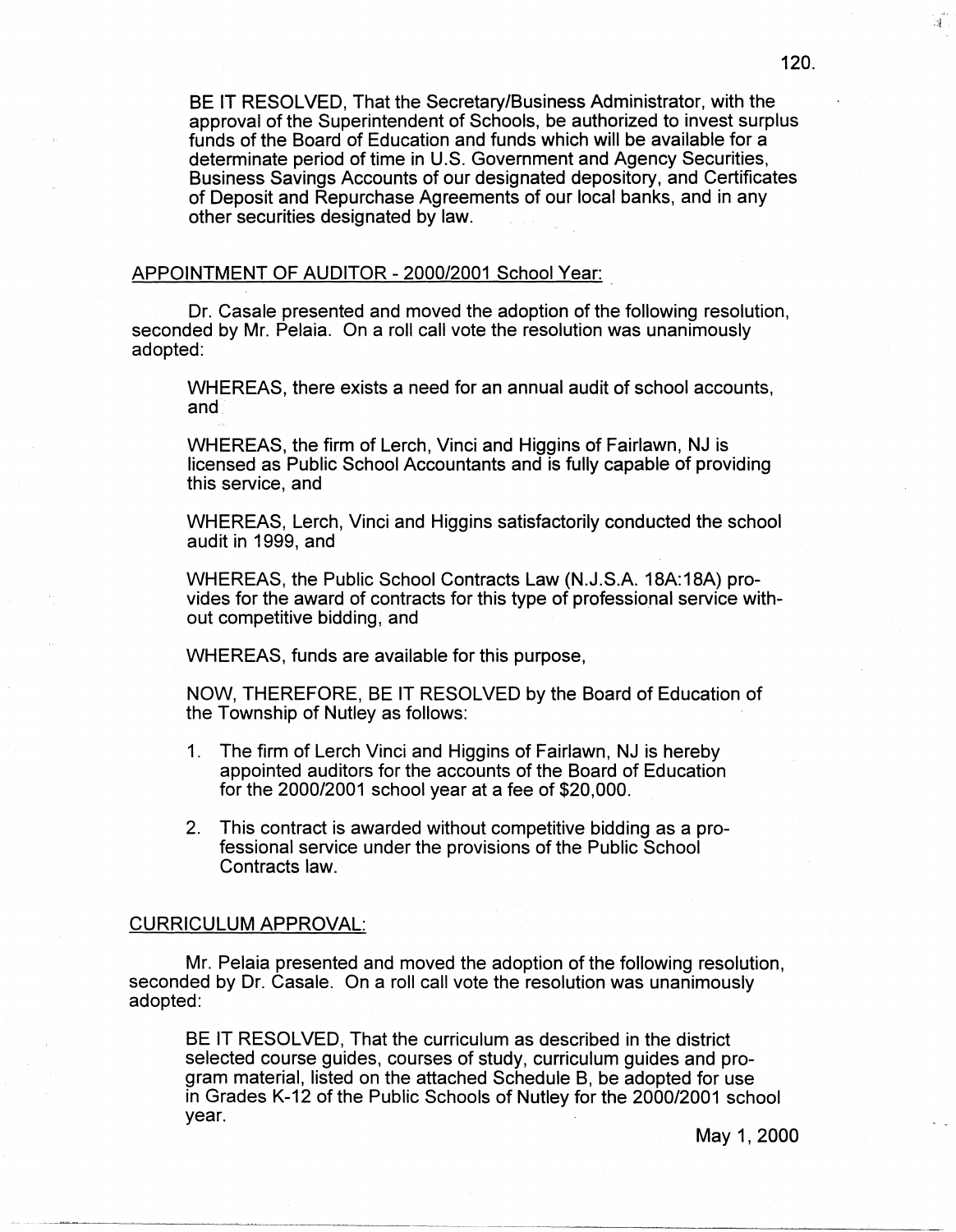# LEASE OF BOARD PROPERTY ON OVERLOOK TERRACE:

Mrs. Alamo presented and moved the adoption of the following resolution, seconded by Dr. Casale. On a roll call vote the resolution was unanimously adopted:

BE IT RESOLVED, That the Board of Education leases 20 feet of property owned by it, known as Lot Number 14, Block 212 (Overlook Terrace, rear entrance of Spring Garden School playground), on the tax maps of the Township of Nutley, to John Janiec and Mrs. Anne Janiec, his wife, for a term beginning May 1, 2000 and terminating April 30, 2001, at a term rental of One Dollar (\$1.00) in accordance with all requirements specified in the lease.

BE IT FURTHER RESOLVED, That the Board of Education hereby authorizes its officers to execute said lease.

### LEASE - 21 Romano Street:

Mr. Catone presented and moved the adoption of the following resolution, seconded by Mr. Moscaritola. On a roll call vote the resolution was unanimously adopted:

BE IT RESOLVED by the Board of Education that it hereby leases to Nicholas DelMauro, owner of the property known as 21 Romano Street, Nutley, New Jersey, a strip of land 20 feet in width running along the westerly line of the premises of said lessee for the full width thereof, which said premises are listed as Block 18, Lots 45 and 46 in the tax assessor's books of the Township of Nutley, and

BE IT FURTHER RESOLVED, That said lease be written for a term commencing May 1, 2000 and terminating April 30, 2001, at a term rental of One Dollar (\$1.00), and

BE IT FURTHER RESOLVED, That the Board of Education hereby authorizes its officers to execute said lease.

# LEASE - 22 Romano Street:

Dr. Casale presented and moved the adoption of the following resolution, seconded by Mrs. Fleitell. On a roll call vote the resolution was unanimously adopted:

BE IT RESOLVED by the Board of Education of the Township of Nutley, that it hereby leases to Angelo Rotonda, owner of the property known as 22 Romano Street, Nutley, New Jersey, a strip of land 25 feet in width running along the westerly line of the premises of said lessee for the full width thereof, which said premises are listed as Block 18, Lots 78 and 79 in the tax assessor's books of the Township of Nutley, and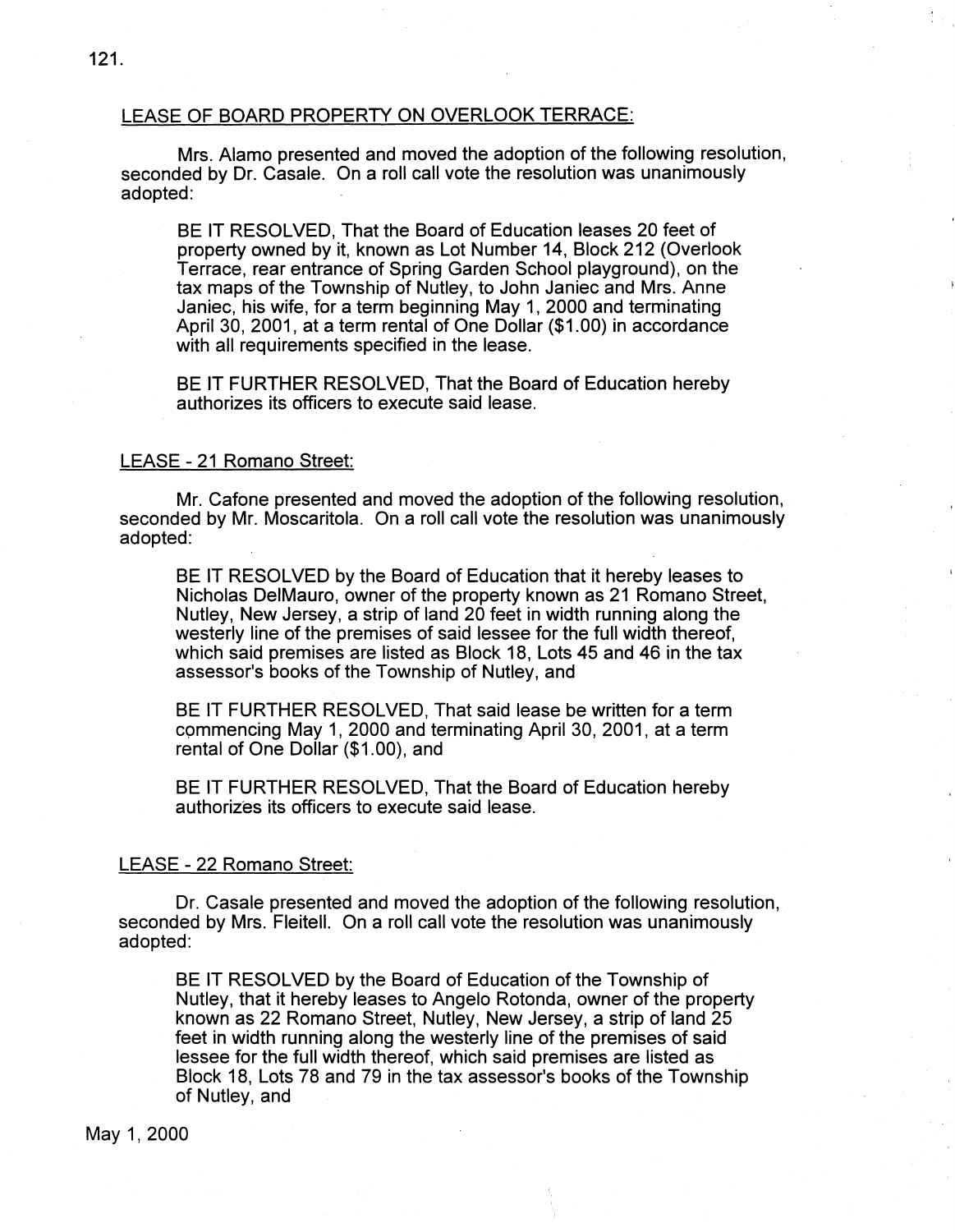BE IT FURTHER RESOLVED, That said lease be written for a term commencing May 1, 2000 and terminating April 30, 2001, at a term rental of One Dollar (\$1.00), and

BE IT FURTHER RESOLVED, That the Board of Education hereby authorizes its officers to execute said lease.

## BOILER REPLACEMENT BIDS - Radcliffe School:

Mr. Pelaia presented and moved the adoption of the following resolution, seconded by Dr. Casale. On a roll call vote the resolution was unanimously adopted:

WHEREAS, bids for boiler replacement at Radcliffe School were advertised on April 6, 2000, and

WHEREAS, sealed bids were publicly opened and read aloud on April 25, 2000 at 2:00 p.m. in the office of the Secretary/Business Administrator, and

WHEREAS, the following bids were received in the following amounts:

| Pennetta & Sons<br>Jersey City, NJ                              | \$189,600 |
|-----------------------------------------------------------------|-----------|
| Silva's Welding Co.<br>Kearny, NJ                               | \$182,250 |
| <b>Thassian Mechanical</b><br>Contracting, Inc.<br>Oakhurst, NJ | \$198,100 |
| C.J. Vanderbeck & Son, Inc.                                     | \$189,290 |

Paterson, NJ

and

WHEREAS, the bid of Silva's Welding Co. appears to meet the specifications,

NOW, THEREFORE, BE IT RESOLVED, That the Board of Education awards the contract for boiler replacement at Radcliffe School to Silva's Welding Co., Kearny, NJ at their low bid price of \$182,250.

RESOLUTION OF THE BOARD OF EDUCATION OF THE TOWNSHIP OF NUTLEY DECLARING ITS OFFICIAL INTENT TO REIMBURSE EXPENDITURES FOR PROJECT COSTS FROM PROCEEDS OF TAX EXEMPT OBLIGATIONS PURSUANT TO A BOND REFERENDUM:

Mrs. Fleitell presented and moved the adoption of the following resolution, seconded by Dr. Casale. On a roll call vote the resolution was unanimously adopted: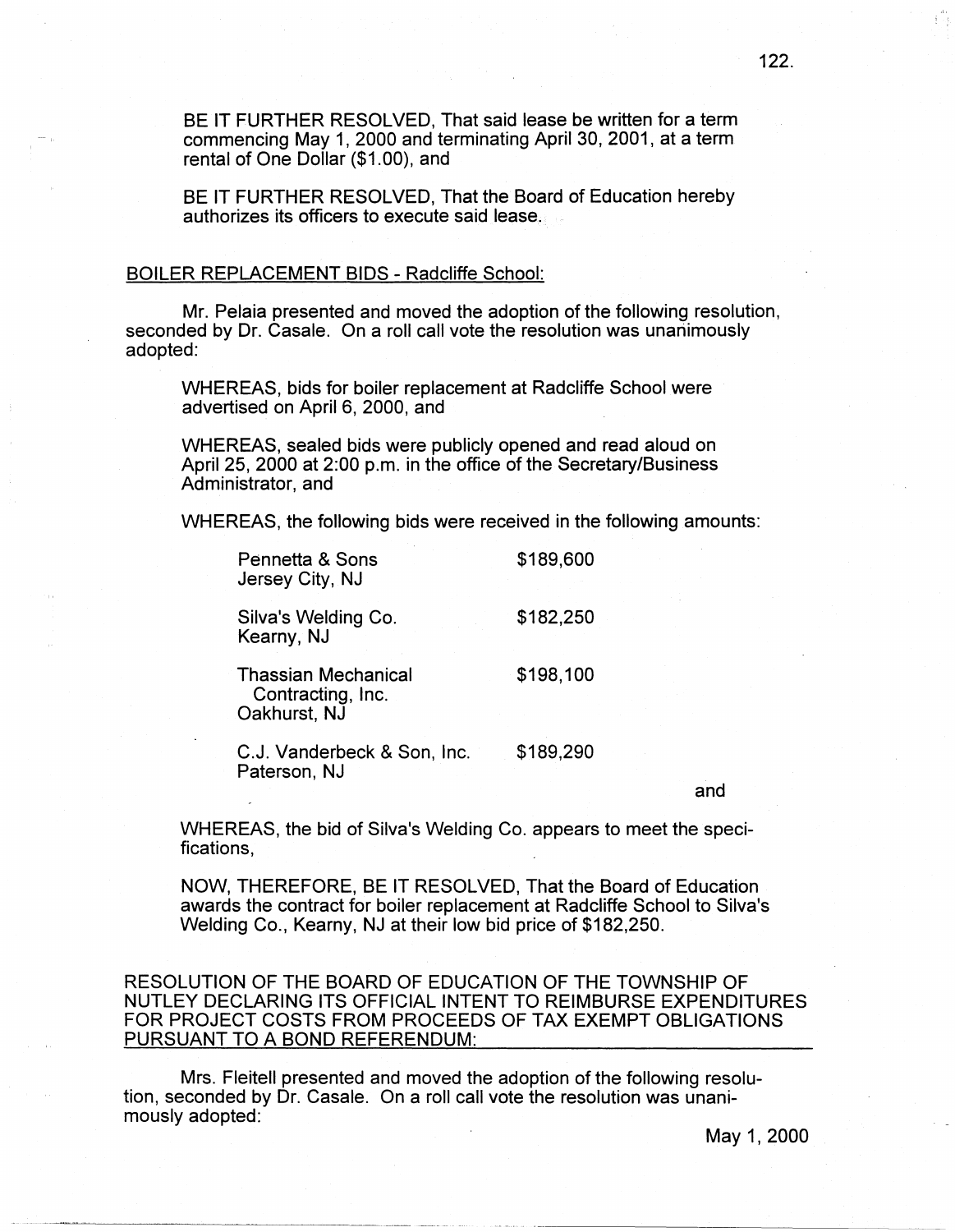WHEREAS, the Board of Education of the Township of Nutley in the County of Essex, New Jersey (the "Board" when referring to the governing body, and the "School District" when referring to the territorial boundaries and the legal entity governed by the Board) is created and charged by law with the responsibility of providing a system of public education within the School District over which it has jurisdiction, and

村庄

WHEREAS, the Board is authorized by law to establish, to acquire (by gift, purchase, condemnation or otherwise), to own, to lease, to erect, to repair, to maintain and to operate buildings and other facilities necessary for educational purposes, and

WHEREAS, the Board wants to replace the boilers and perform related work to the heating plant at Radcliffe School (the "Project") prior to obtaining the proceeds from the sale of tax-exempt school bonds (the "Tax Exempt Obligations"), and

WHEREAS, the Board intends to conduct a bond referendum to authorize the sale of the Tax Exempt Obligations during fiscal year 2001, and

WHEREAS, a cost-benefit analysis has determined that the Project should be financed by the Tax Exempt Obligations, and

WHEREAS, the Board desires to preserve its right to treat an allocation of the proceeds of the Tax Exempt Obligations toward the reimbursement of certain capital expenditures incurred and paid during the 1999/ 2000 and/or 2000/2001 fiscal years (the "FY 2000 and/or FY 2001 Capital Expenditures") and incurred prior to the issuance of the Tax Exempt Obligations, in accordance with Sections 103 and 141-150 of the Internal Revenue Code of 1986, as amended (the "Code") and Treasury Regulation Section 1.150-2,

NOW, THEREFORE, BE IT RESOLVED by the governing body of the Board of Education of the Township of Nutley in the County of Essex, New Jersey as follows:

Section 1. The Board reasonably expects to reimburse FY 2000 and/ or FY 2001 Capital Expenditures incurred and paid prior to the issuance of the Tax Exempt Obligations with proceeds of its Tax Exempt Obligations. No funds from sources other than the Tax Exempt Obligations have been or are reasonably expected to be reserved, allocated on a long-term basis, or otherwise set aside by the Board, or any member of the same "control group" as the Board, within the meaning of Treasury Regulations Section 1.150-1 (e), pursuant to their budget or financial policies with respect to the expenditure to be reimbursed.

Section 2. This resolution is intended to be and hereby is a declaration of the Board's official intent to reimburse the FY 2000 and/or FY 2001 Capital Expenditures incurred and paid prior to the issuance of the Tax Exempt Obligations with the proceeds of a borrowing to be incurred by the Board, in accordance with Treasury Regulations Section 1.150-2(d),